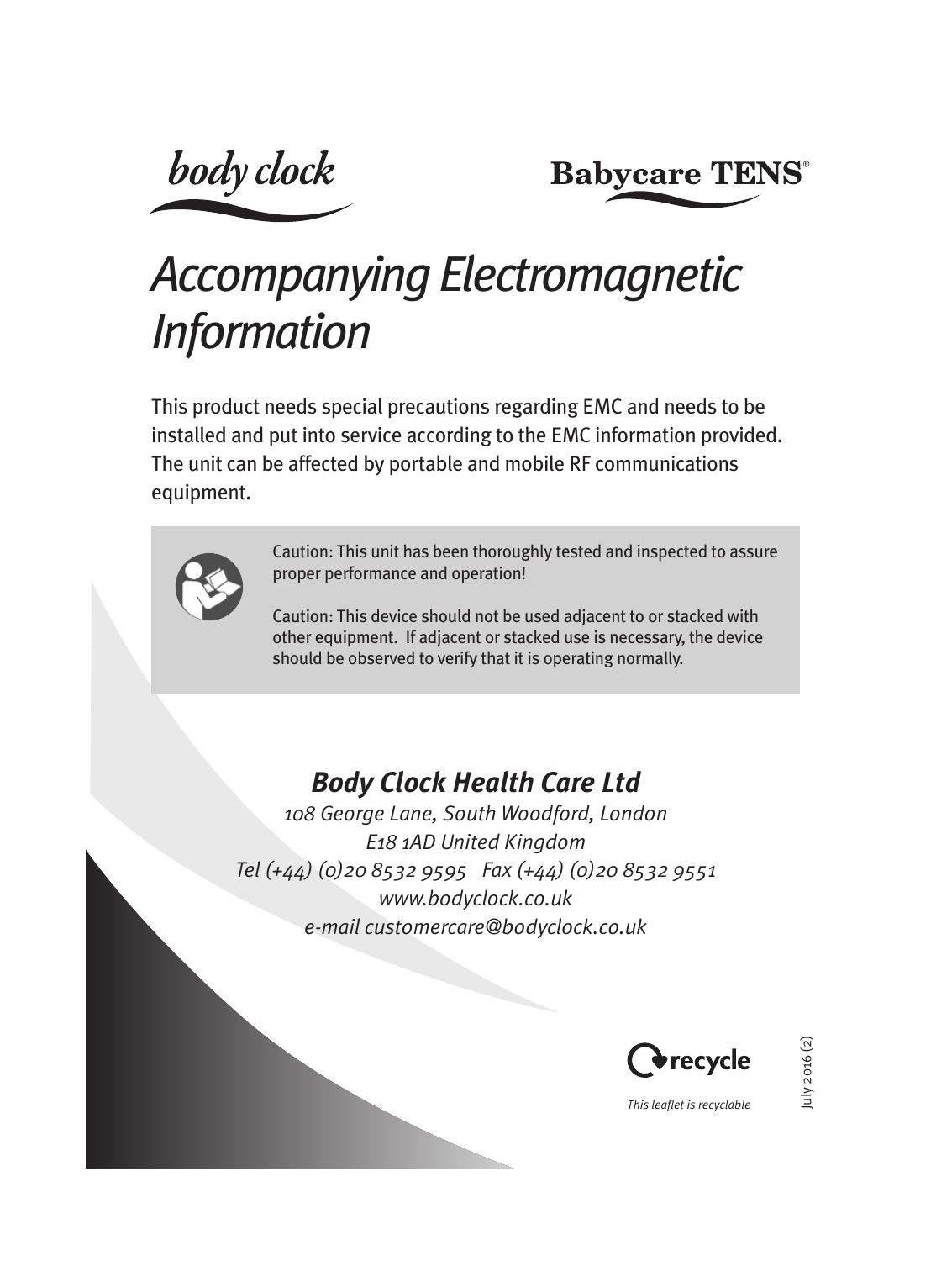#### **Guidance and manufacturer's declaration - electromagnetic emissions**

This unit is intended for use in the electromagnetic environment specified below. The customer or the user of this unit should ensure that it is used in such an environment.

| <b>Emissions test</b>                                          | Test               | Electromagnetic environment - guidance                                                                                                                                                               |  |  |
|----------------------------------------------------------------|--------------------|------------------------------------------------------------------------------------------------------------------------------------------------------------------------------------------------------|--|--|
| <b>RF</b> emissions<br>CISPR <sub>11</sub>                     | Group <sub>1</sub> | This unit uses RF energy only for its internal<br>function. Therefore, its RF emissions are very low<br>and are not likely to cause any interference with<br>nearby electronic equipment.            |  |  |
| <b>RF</b> emissions<br>CISPR <sub>11</sub>                     | Class B            |                                                                                                                                                                                                      |  |  |
| Harmonic<br>fluctuations/<br>IEC 61000-3-2                     | n/a                | This unit is suitable for use in all establishments<br>other than those directly connected to the public<br>low-voltage power supply networks that supplies<br>buildings used for domestic purposes. |  |  |
| Voltage<br>fluctuations/<br>flicker emissions<br>IEC 61000-3-3 | n/a                |                                                                                                                                                                                                      |  |  |

#### **Recommended separation distances between portable and mobile RF communications equipment and this unit**

This unit is intended for use in an electromagnetic environment in which radiated RF disturbances are controlled. The customer or the user of this unit can help prevent electromagnetic interference by maintaining a minimum distance between portable and mobile RF communications equipment (transmitters) and this unit as recommended below, according to the maximum output power of the communications equipment.

| <b>Rated maximum</b><br>output<br>power of<br>transmitter (W) | Separation distance according to frequency of transmitter (m) |                                        |                                              |  |  |
|---------------------------------------------------------------|---------------------------------------------------------------|----------------------------------------|----------------------------------------------|--|--|
|                                                               | 150kHz to 80MHz<br>$d=1.2xP^{1/2}$                            | <b>80MHz to 800MHz</b><br>$d=1.2xP1/2$ | 800MHz to 2.5GHz<br>$d = 2.3 \times P^{1/2}$ |  |  |
| 0.01                                                          | 0.12                                                          | 0.12                                   | 0.23                                         |  |  |
| 0.1                                                           | 0.38                                                          | 0.38                                   | 0.73                                         |  |  |
|                                                               | 1.2                                                           | 1.2                                    | 2.3                                          |  |  |
| 10                                                            | 3.8                                                           | 3.8                                    | 7.3                                          |  |  |
| 100                                                           | 12                                                            | 12                                     | 23                                           |  |  |

For transmitters rated at a maximum output power not listed above, the recommended separation distance d in metres (m) can be estimated using the equation applicable to the frequency of the transmitter, where P is the maximum output power rating of the transmitter in watts (W) according to the transmitter manufacturer.

Note 1: At 80 MHz and 800 MHz, the separation distance for the higher frequency range applies.

Note 2: These guidelines may not apply in all situations. Electromagnetic propagation is affected by absorption and reflection from structures, objects and people.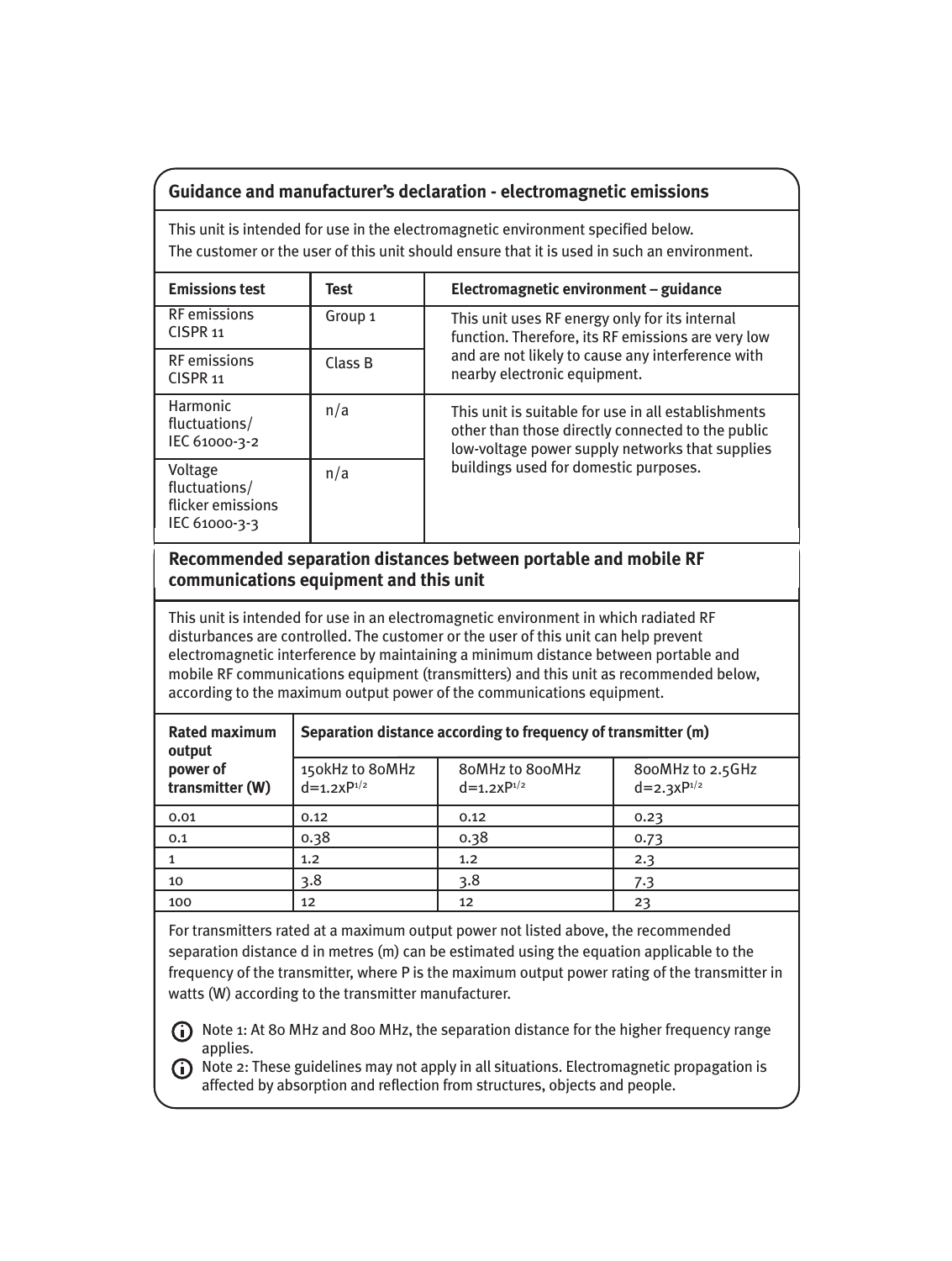#### **Guidance and manufacturer's declaration - electromagnetic immunity**

This unit is intended for use in the electromagnetic environment specified below. The customer or the user of this unit should ensure that it is used in such an environment.

| <b>Immunity test</b>                | <b>IEC 60601</b>             | Compliance | Electromagnetic environment guidance                                                                                                                                                                                                                                                                                                                                                                                                                                  |
|-------------------------------------|------------------------------|------------|-----------------------------------------------------------------------------------------------------------------------------------------------------------------------------------------------------------------------------------------------------------------------------------------------------------------------------------------------------------------------------------------------------------------------------------------------------------------------|
| Conducted RF<br>IEC 61000-4-6       | २ Vrms<br>150kHz<br>to 8oMHz | n/a        | Portable and mobile RE communications<br>equipment should be used no closer<br>to any part of this unit including<br>cables, than the recommended<br>separation distance calculated from the<br>equation applicable to the frequency of<br>the transmitter.<br><b>Recommended Separation Distance</b><br>$d=[3,5/V]xP^{1/2}$<br>$d=1.2\times P^{1/2}$ 8oMHz to 8ooMHz<br>$d=2.3xP^{1/2}$ 8oMHz to 2.5GHz                                                              |
| <b>Radiated RF</b><br>IEC 61000-4-3 | 3V/m<br>8oMHz to<br>2.5GHz   | 3V/m       | Where P is the maximum output power<br>rating of the transmitter in watts (W)<br>according to the transmitter manufacturer<br>and d is the recommended separation<br>distance in metres (m).<br>Field strengths from fixed RF transmitters,<br>as determined by an electromagnetic site<br>survey should be less than the compliance<br>level in each frequency range.<br>Interference may occur in the<br>vicinity of equipment marked<br>with the following symbol: |

Note 1: At 80MHz and 800MHz, the higher frequency applies.

Note 2: These guidelines may not apply in all situations. Electromagnetic propagation is affected by absorption and reflection from structures, objects and people.

a). Field strengths from fixed transmitters, such as base stations for radio (cellular/cordless) telephones and land mobile radios, amateur radio, AM and FM radio broadcast and TV broadcast cannot be predicted theoretically with accuracy. To assess the electromagnetic environment due to fixed RF transmitters, an electromagnetic site survey should be considered. If the measured field strength in the location in which this unit is used exceeds the applicable RF compliance level above, this unit should be observed to verify normal operation. If abnormal performance is observed, additional measures may be necessary, such as reorienting or relocating this unit.

b). Over the frequency range 150 kHz to 80 MHz, field strengths should be less than [V1] V/m.